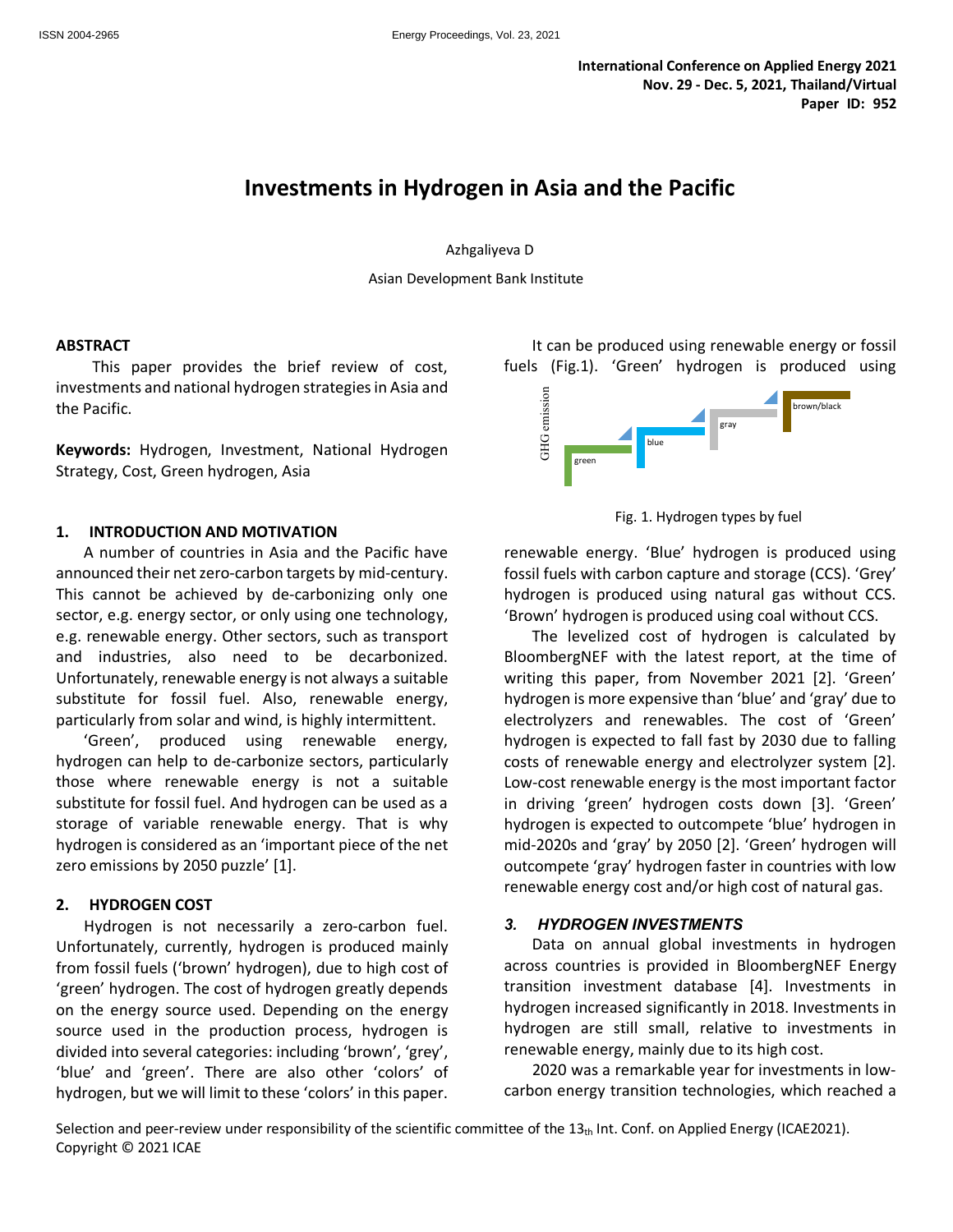record high of \$0.5 trillion despite the onset of the coronavirus disease (COVID-19) crisis. However Investment in hydrogen was only \$1.5 billion which is still less than 0.5% of renewable energy investments. Investments in hydrogen grew sharply from 2018 due to investments in the Asia-Pacific region.

Since 2018 the Asia-Pacific region is the major investor in hydrogen. Nearly 3/4 (73%) of hydrogen investments over the period 2018-2020 are in Asia-Pacific (APAC) region (Fig. 2). The People's Republic of China (PRC) and the Republic of Korea are major investors in hydrogen. These two countries accounts for 80% of hydrogen investments in the Asia-Pacific region and 60% of global hydrogen investments (Fig. 2)*.*



countries in 2022. 22 countries are currently preparing their national hydrogen strategy to be adopted in 2022 [8]. National hydrogen strategies adopted in the Asia-Pacific include: Australia's National Hydrogen Strategy [9], Japan's Basic Hydrogen Strategy [10] and the Republic of Korea's Hydrogen Economy Roadmap 2040 [11]. These strategies then followed up with other supporting instruments, such as public investments in research and development of hydrogen.

# *5. CONCLUSIONS*

Investments in hydrogen started to grow significantly from 2018, mainly in the Asia-Pacific region. Currently, hydrogen is produced mainly from fossil fuels.



Fig. 2. Investments in hydrogen 2018-2020

# **4. HYDROGEN POLICY**

Policies promoting hydrogen are developing and spreading across countries. Datasets with hydrogenspecific policies are currently lacking. Hydrogen policies can be found in IEA Policies and Measures database [5] with filter 'Technology: Hydrogen electrolysis technologies' (only from 2020) and BloombergNEF Global Hydrogen Strategy Tracker [6] (from 2019).

Hydrogen policy support is needed to establish targets and/or long-term policy signals; support demand creation; mitigate investment risks; promote R&D, innovation, strategic demonstration projects; knowledge-sharing; and harmonize standards and removing barriers [7].

#### *4.1 National hydrogen strategy*

The number of countries with adopted national hydrogen strategies is growing: 3 countries in 2019, 13 (accumulated) countries in 2020, 26 (accumulated) countries in 2021 and estimated 48 (accumulated) However, it is expected that cost of 'green', produced using renewable energy, hydrogen will fall significantly by 2030 due to falling costs of renewable energy and electrolyzer system. The number of countries which adopted national hydrogen strategies is growing fast after 2019.

# **ACKNOWLEDGEMENT**

The author is grateful to all speakers and participants of the panel 'Future Hydrogen Society' of the International Conference on Applied Energy 2021.

# **REFERENCE**

[1] IEA, Hydrogen https://www.iea.org/fuels-andtechnologies/hydrogen

[2] BloombergNEF (2021b) 2H 2021 Hydrogen Levelized Cost Update, https://www.bnef.com/insights/27743 [3] S&P (2021) Experts explain why green hydrogen costs

have fallen and will keep falling, 5 Mar, https://www.spglobal.com/marketintelligence/en/news -insights/latest-news-headlines/experts-explain-why